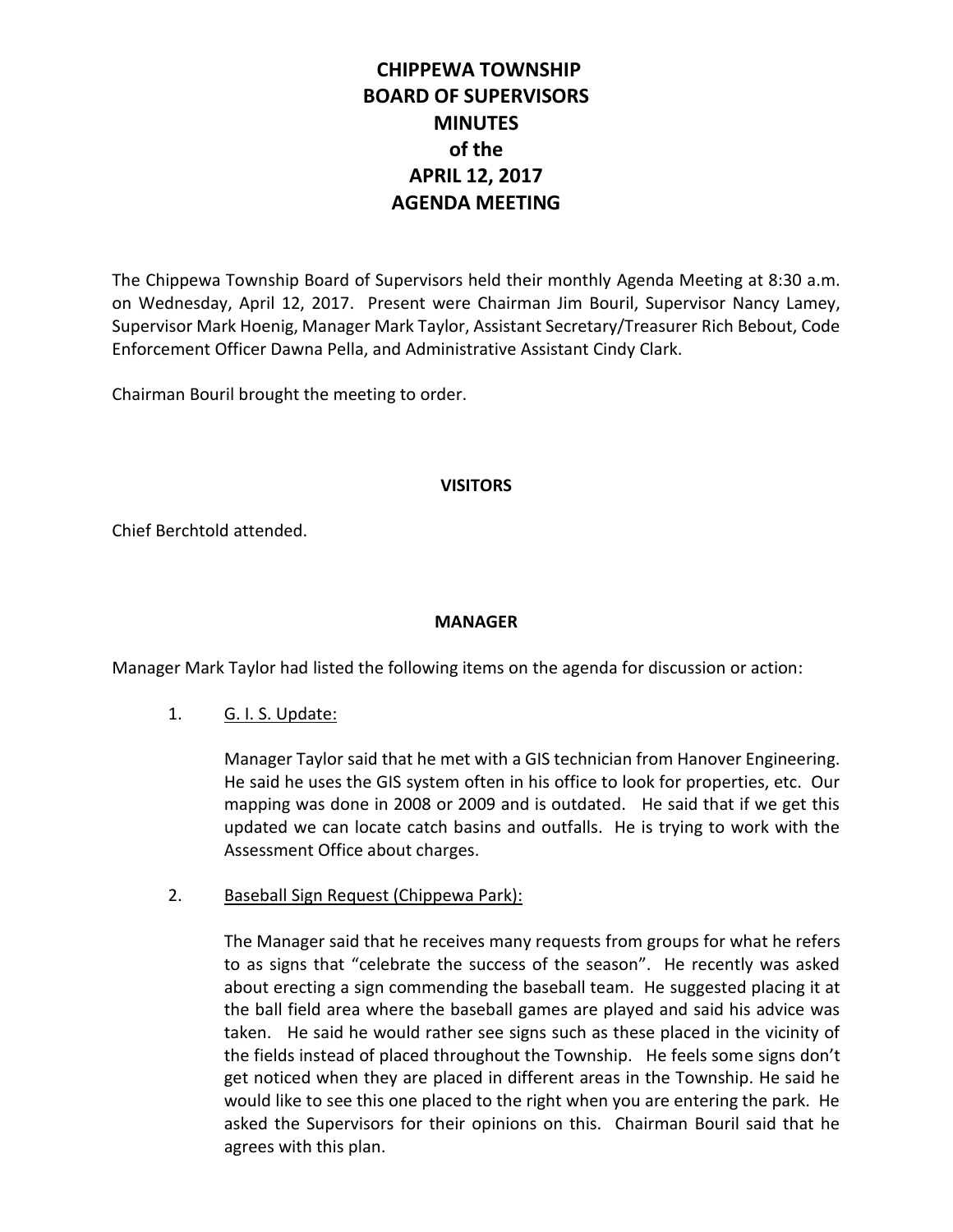#### 3. Little Free Library Request:

Mr. Taylor said that the Girl Scouts would like to place a Little Free Library box near the Township playground behind the Municipal Building. People can grab a book and then replace it there. There presently is one at the Blackhawk Intermediate School. He said that the library downstairs is supportive of this plan.

#### 4. AED Purchase:

Rich Bebout spoke about the cost of automated external defibrillators from Cintas and from Zoll. He said that at a price of approximately \$7000 there would be a \$24,000 savings over a 5-year period if the Township goes with Zoll instead of with Cintas. He explained the different price structure and there were some questions. The Township is looking at units for the main floor of the Municipal Building, the Police Department, our recreation area and the library.

**MR. HOENIG MOVED TO APPROVE** the purchase of AED units from Zoll. Ms. Lamey seconded the motion and with no further discussion the motion carried.

5. Request to hire two part-time officers:

The Supervisors had been provided a letter from Chief Berchtold. The letter indicated that due to the retirement of Sergeant Huffman and the resignation of Officer DeGiorno he would like permission to hire two part-time officers to replace them. This would bring the number to 8 full-time officers and 8 part-time officers. Chief Berchtold said that he has an adequate number of applications at this time and we would not have to incur the expense of advertising.

**MR. HOENIG MOVED TO APPROVE** the hiring of two part-time officers. Ms. Lamey seconded the motion and with no further discussion the motion carried.

#### 6. Resolution # 2017-6:

A CD came due. Rich Bebout and Beth Popik shopped around and WesBanco provided the best interest rate.

**MR. HOENIG MOVED TO APPROVE** the recommendation for WesBanco. Mr. Lamey seconded the motion and with no further discussion the motion carried.